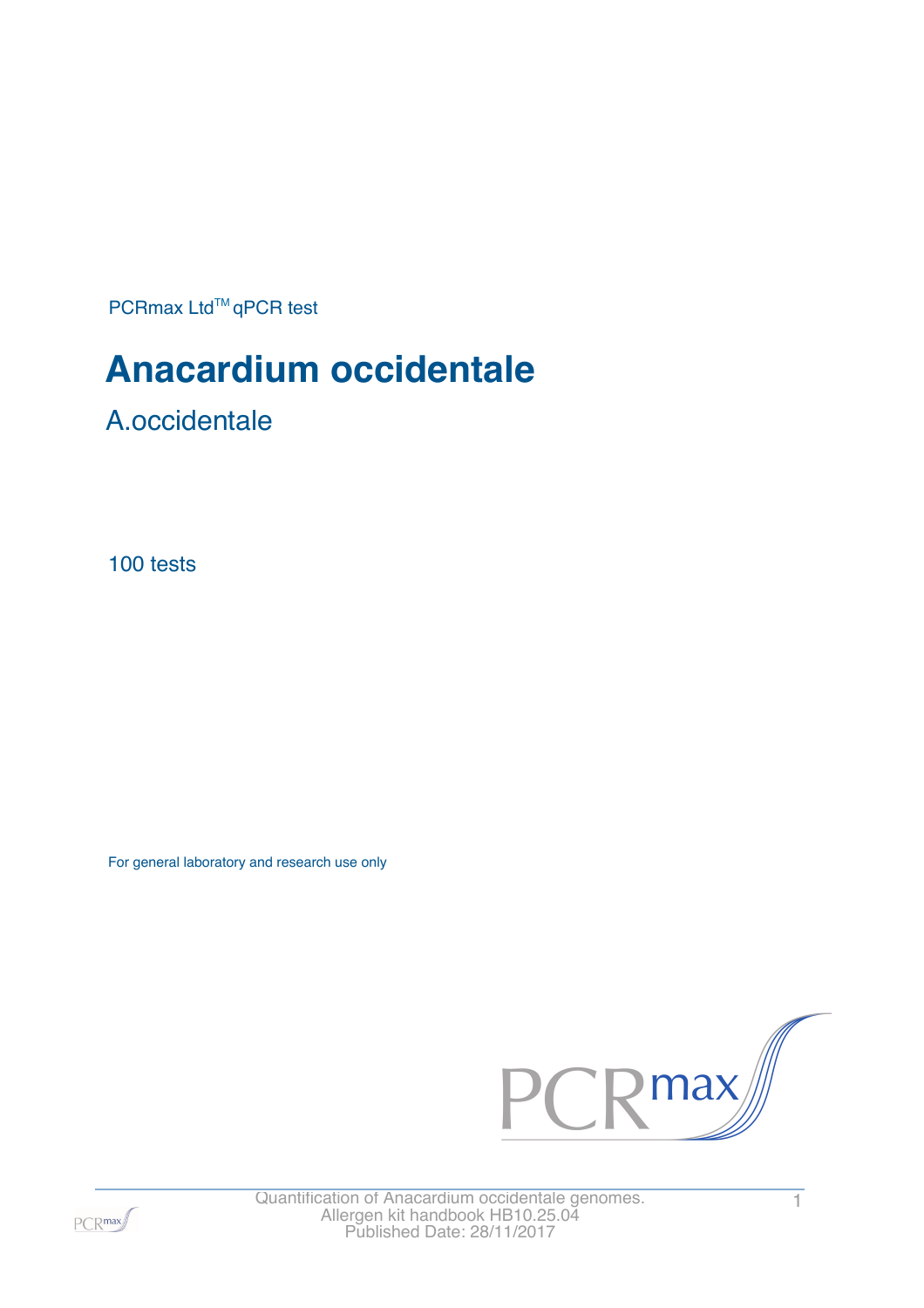### Introduction to Anacardium occidentale

Cashew- The cashew tree (Anacardium occidentale) is a tropical evergreen that produces the cashew nut and the cashew apple. A cashew nut is botanically a seed not a nut, although it is commonly described as such.

The fruit and seed are consumed although the seed (the nut) is more widespread as a food.

As with other nut allergies, cashew allergy can result in anaphylaxis.

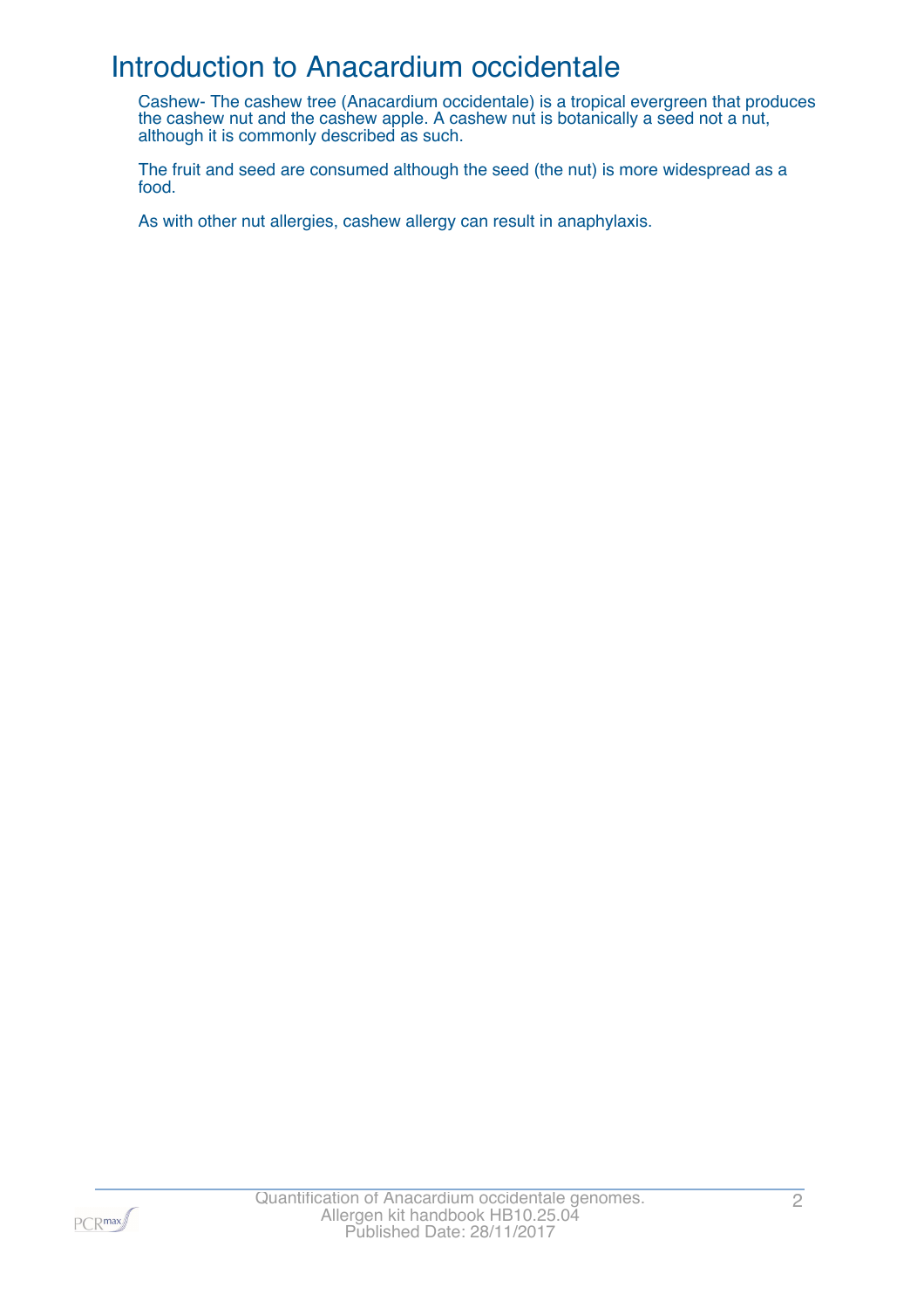# **Specificity**

The PCRMax™ Kit for Anacardium occidentale (A.occidentale) genomes is designed for the in vitro quantification of A.occidentale genomes. The kit is designed to have the broadest detection profile possible whilst remaining specific to the A.occidentale genome.

The primers and probe sequences in this kit have 100% homology with a broad range of A.occidentale sequences based on a comprehensive bioinformatics analysis.

This allergen detection kit specifically detects cashews but no other nuts, seeds or allergens. For this reason it is ideally suited for testing if processed foodstuff contains cashews.

If you require further information, or have a specific question about the detection profile of this kit then please send an e.mail to CPtechsupport@coleparmer.com and our bioinformatics team will answer your question.

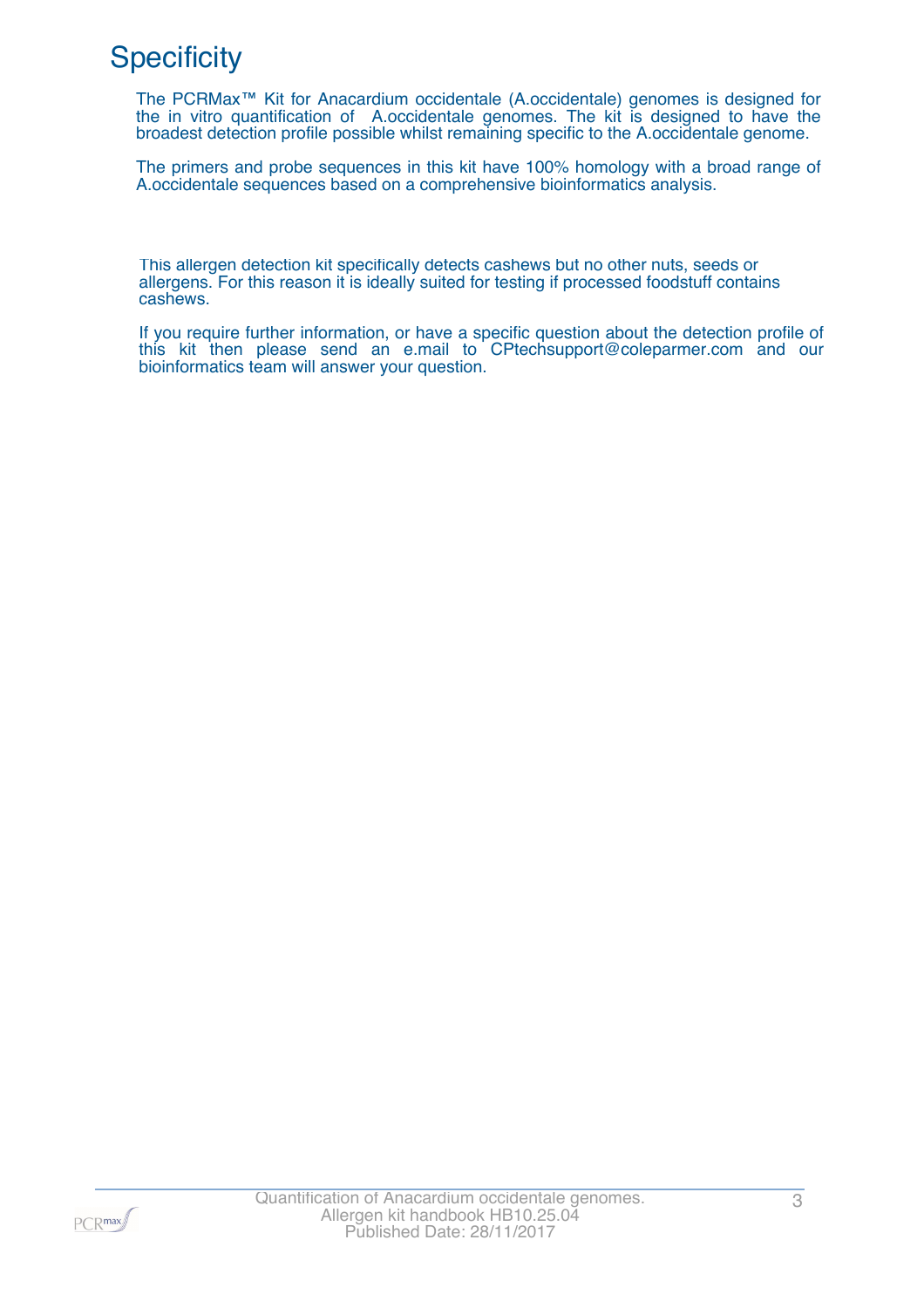# Kit contents

- **Anacardium occidentale specific primer/probe mix (BROWN)** FAM labelled
- **Anacardium occidentale positive control template (for Standard curve RED)**
- **Internal extraction control primer/probe mix (BROWN)** VIC labelled as standard
- **Internal extraction control DNA (BLUE)**
- **RNase/DNase free water (WHITE)** for resuspension of primer/probe mixes
- **Template preparation buffer (YELLOW)** for resuspension of internal extraction control template, positive control template and standard curve preparation

# Reagents and equipment to be supplied by the user

#### **Real-time PCR Instrument**

#### **DNA extraction kit**

This kit is designed to work well with all processes that yield high quality DNA with minimal PCR inhibitors.

#### **Lyophilised 2X qPCR Master Mix**

This kit is designed to be compatible with all commercially available master mixes that run with standard cycling conditions.

#### **Pipettors and Tips**

**Vortex and centrifuge**

**Thin walled 1.5 ml PCR reaction tubes**

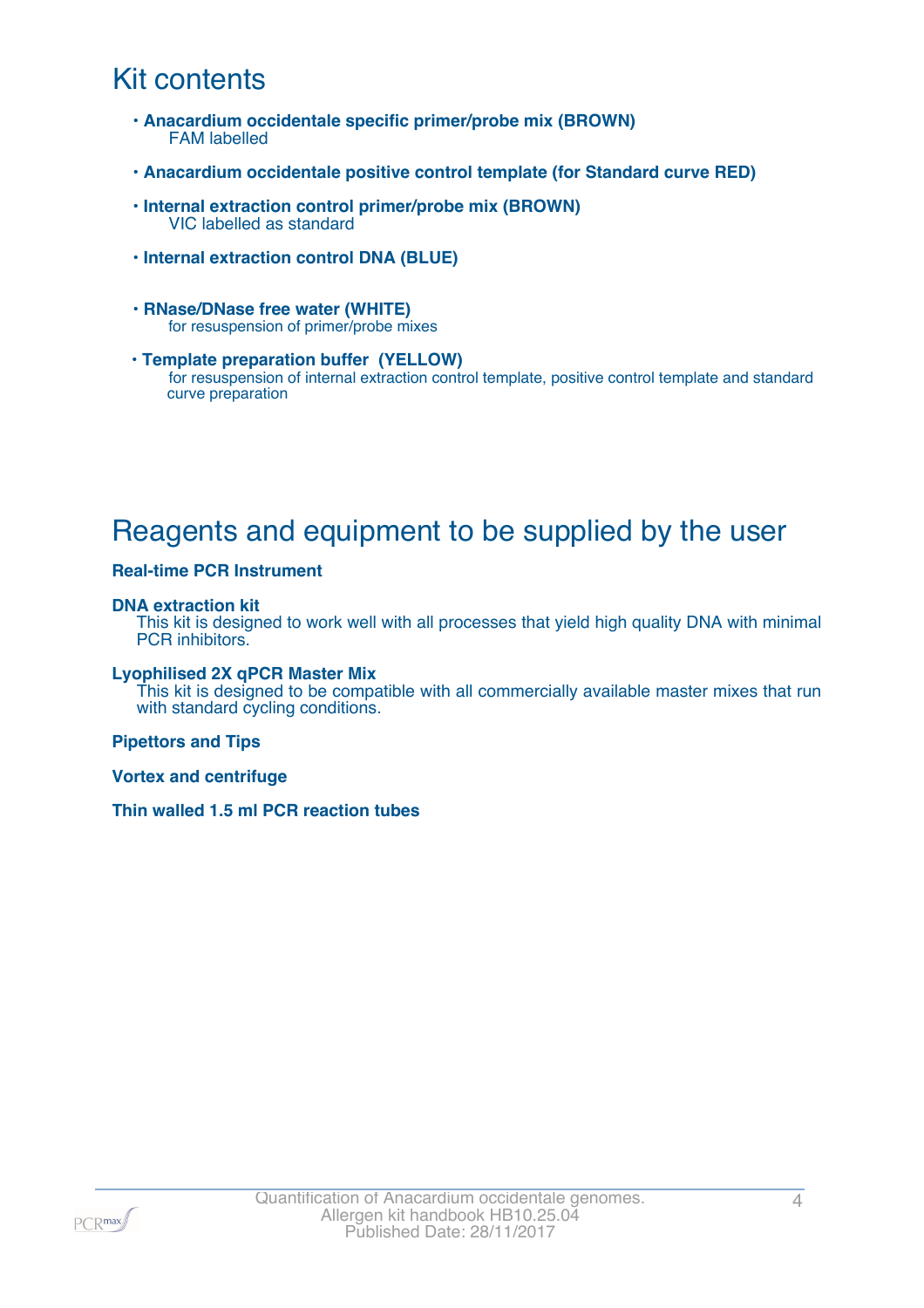### Kit storage and stability

This kit is stable at room temperature but should be stored at -20°C on arrival. Once the lyophilised components have been resuspended they should not be exposed to temperatures above -20ºC for longer than 30 minutes and unnecessary repeated freeze/thawing should be avoided. The kit is stable for six months from the date of resuspension under these circumstances.

If a standard curve dilution series is prepared this can be stored frozen for an extended period. If you see any degradation in this serial dilution a fresh standard curve can be prepared from the positive control.

PCRmax does not recommend using the kit after the expiry date stated on the pack.

### Suitable sample material

All kinds of sample material suited for PCR amplification can be used. Please ensure the samples are suitable in terms of purity, concentration, and DNA integrity (An internal PCR control is supplied to test for non specific PCR inhibitors). Always run at least one negative control with the samples. To prepare a negative control, replace the template DNA sample with RNase/DNase free water.

### Dynamic range of test

Under optimal PCR conditions A.occidentale detection kits have very high priming efficiencies of >95% and can detect less than 100 copies of target template.

### Notices and disclaimers

This product is developed, designed and sold for research purposes only. It is not intended for human diagnostic or drug purposes or to be administered to humans unless clearly expressed for that purpose by the Food and Drug Administration in the USA or the appropriate regulatory authorities in the country of use. During the warranty period PCRmax detection kits allow precise and reproducible data recovery combined with excellent sensitivity. For data obtained by violation to the general GLP guidelines and the manufacturer's recommendations the right to claim under guarantee is expired. PCR is a proprietary technology covered by several US and foreign patents. These patents are owned by Roche Molecular Systems Inc. and have been sub-licensed by PE Corporation in certain fields. Depending on your specific application you may need a license from Roche or PE to practice PCR. Additional information on purchasing licenses to practice the PCR process may be obtained by contacting the Director of Licensing at Roche Molecular Systems, 1145 Atlantic Avenue, Alameda, CA 94501 or Applied Biosystems business group of the Applera Corporation, 850 Lincoln Centre Drive, Foster City, CA 94404. In addition, the 5' nuclease assay and other homogeneous amplification methods used in connection with the PCR process may be covered by U. S. Patents 5,210,015 and 5,487,972, owned by Roche Molecular Systems, Inc, and by U.S. Patent 5,538,848, owned by The Perkin-Elmer Corporation.

# **Trademarks**

PCRmax<sup>™</sup> is a trademark of Cole-Parmer Ltd.

The PCR process is covered by US Patents 4,683,195, and 4,683,202 and foreign equivalents owned by Hoffmann-La Roche AG. BI, ABI PRISM® GeneAmp® and MicroAmp® are registered trademarks of the Applera Genomics (Applied Biosystems Corporation). BIOMEK® is a registered trademark of Beckman Instruments, Inc.; iCycler™ is a registered trademark of Bio-Rad Laboratories, Rotor-Gene is a trademark of Corbett Research. LightCycler™ is a registered trademark of the Idaho Technology Inc. GeneAmp®, TaqMan® and AmpliTaqGold® are registered trademarks of Roche Molecular Systems, Inc., The purchase of the PCRmax reagents cannot be construed as an authorization or implicit license to practice PCR under any patents held by Hoffmann-LaRoche Inc.

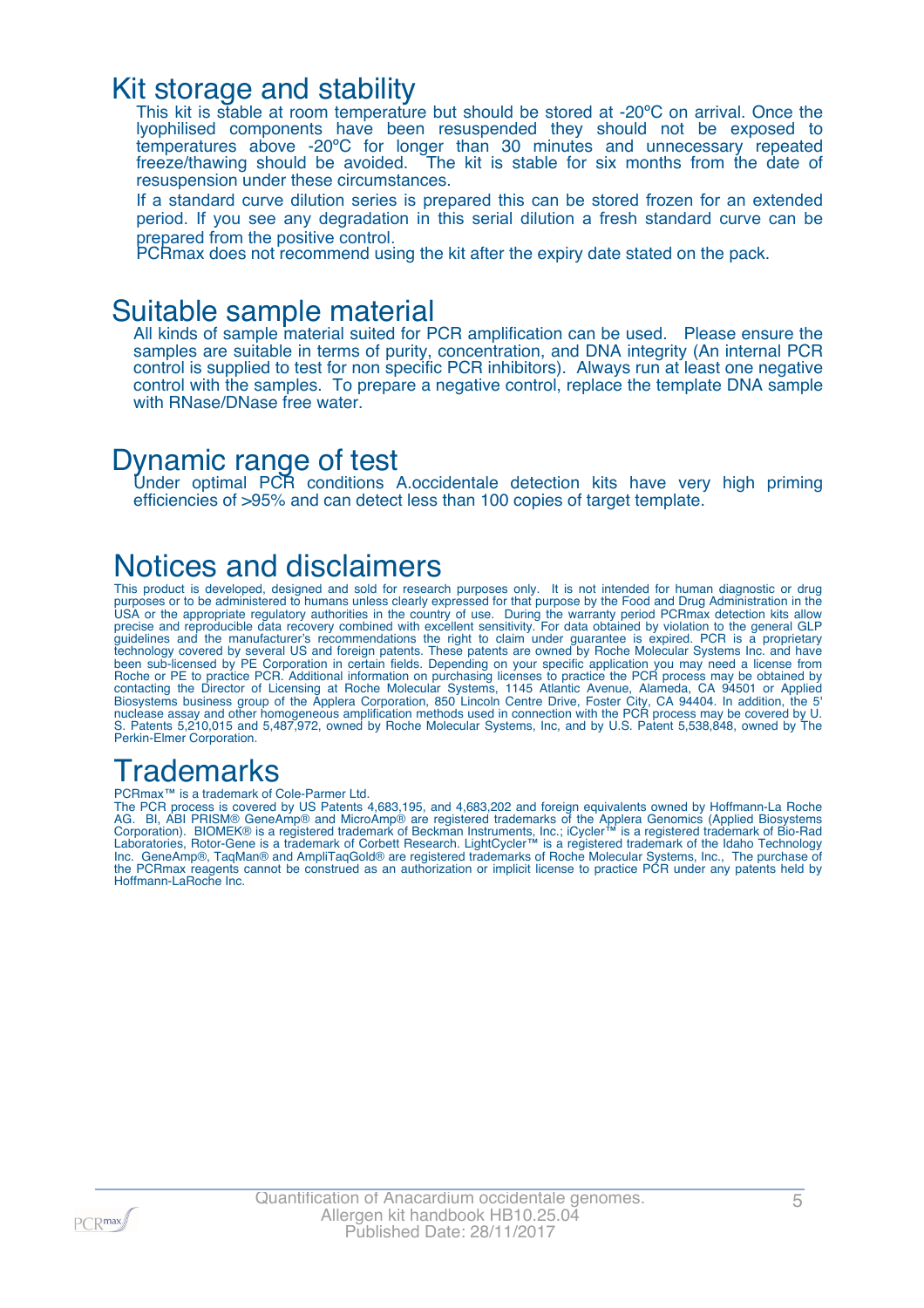# Principles of the test

#### **Real-time PCR**

A A.occidentale specific primer and probe mix is provided and this can be detected through the FAM channel.

The primer and probe mix provided exploits the so-called TaqMan® principle. During PCR amplification, forward and reverse primers hybridize to the A.occidentale DNA. A fluorogenic probe is included in the same reaction mixture which consists of a DNA probe labeled with a 5`-dye and a 3`-quencher. During PCR amplification, the probe is cleaved and the reporter dye and quencher are separated. The resulting increase in fluorescence can be detected on a range of qPCR platforms.

#### **Positive control**

For copy number determination and as a positive control for the PCR set up, the kit contains a positive control template. This can be used to generate a standard curve of A. occidentale copy number / Cq value. Alternatively the positive control can be used at a single dilution where full quantitative analysis of the samples is not required. Each time the kit is used, at least one positive control reaction must be included in the run. A positive result indicates that the primers and probes for detecting the target A.occidentale gene worked properly in that particular experimental scenario. If a negative result is obtained the test results are invalid and must be repeated. Care should be taken to ensure that the positive control does not contaminate any other kit component which would lead to falsepositive results. This can be achieved by handling this component in a Post PCR environment. Care should also be taken to avoid cross-contamination of other samples when adding the positive control to the run. This can be avoided by sealing all other samples and negative controls before pipetting the positive control into the positive control well.

#### **Negative control**

To validate any positive findings a negative control reaction should be included every time the kit is used. For this reaction the RNase/DNase free water should be used instead of template. A negative result indicates that the reagents have not become contaminated while setting up the run.

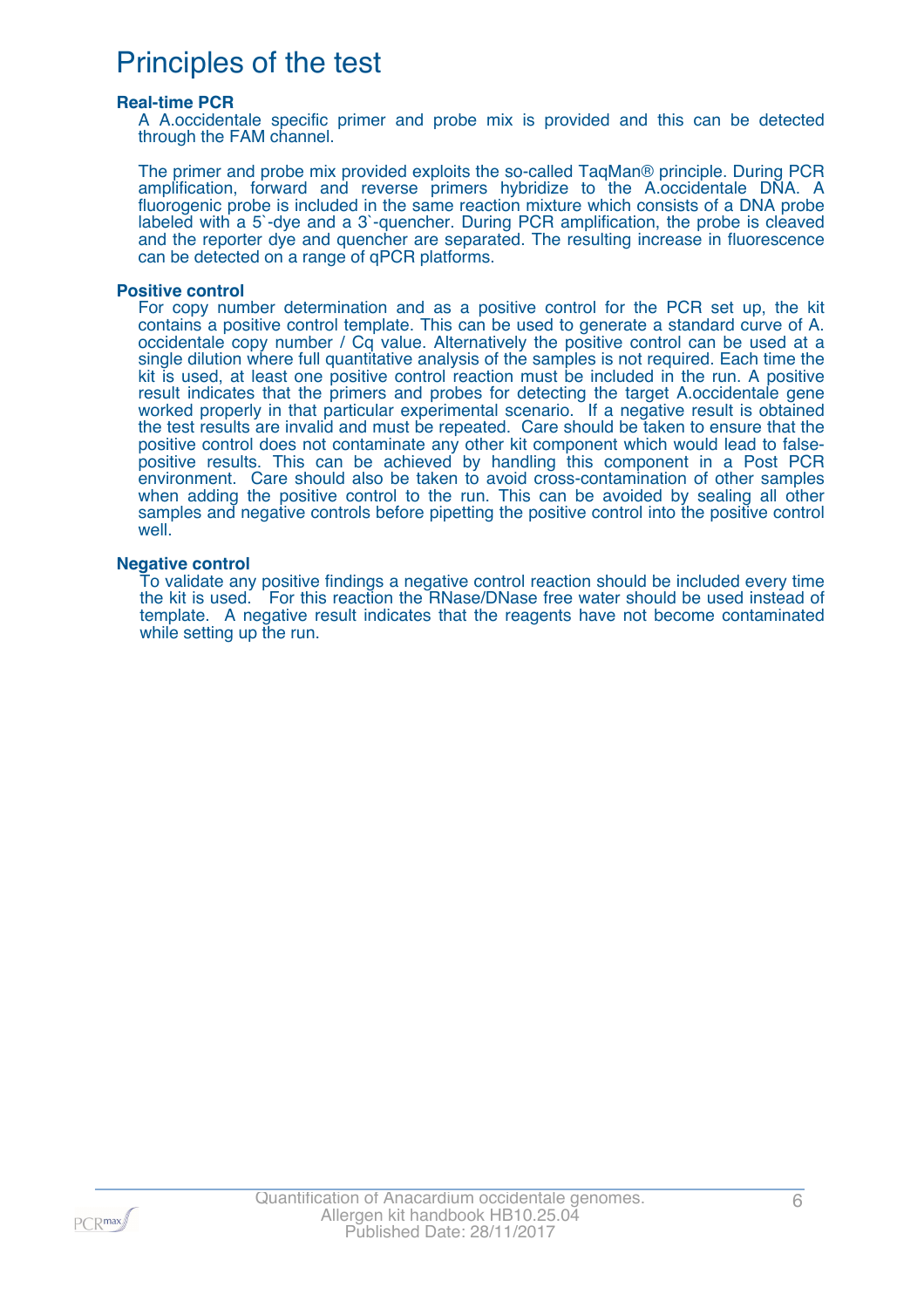#### **Internal DNA extraction control**

When performing DNA extraction, it is often advantageous to have an exogenous source of DNA template that is spiked into the lysis buffer. This control DNA is then co-purified with the sample DNA and can be detected as a positive control for the extraction process. Successful co-purification and qPCR for the control DNA also indicates that PCR inhibitors are not present at a high concentration.

A separate primer and probe mix are supplied with this kit to detect the exogenous DNA using qPCR. The primers are present at PCR limiting concentrations which allows multiplexing with the target sequence primers. Amplification of the control DNA does not interfere with detection of the A.occidentale target DNA even when present at low copy number. The Internal control is detected through the VIC channel and gives a Cq value of 28+/-3.

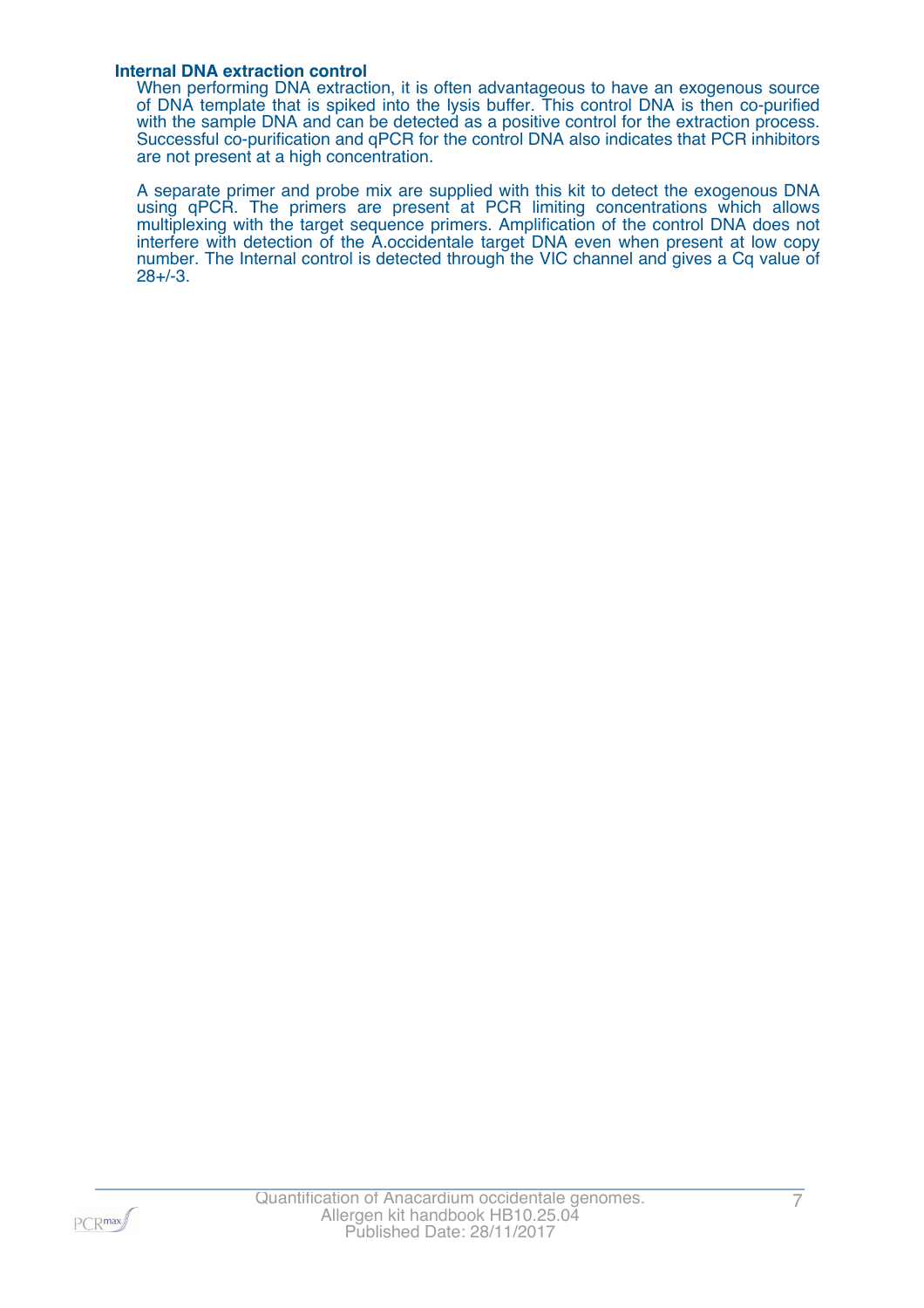### Resuspension protocol

To minimize the risk of contamination with foreign DNA, we recommend that all pipetting be performed in a PCR clean environment. Ideally this would be a designated PCR lab or PCR cabinet. Filter tips are recommended for all pipetting steps.

**1. Pulse-spin each tube in a centrifuge before opening.**

This will ensure lyophilised primer and probe mix is in the base of the tube and is not spilt upon opening the tube.

**2. Resuspend the primer/probe mixes in the RNase/DNase free water supplied, according to the table below:**

To ensure complete resuspension, vortex each tube thoroughly.

| Component - resuspend in water                       | Volume  |
|------------------------------------------------------|---------|
| <b>Pre-PCR pack</b>                                  |         |
| A.occidentale primer/probe mix (BROWN)               | $110$ µ |
| Internal extraction control primer/probe mix (BROWN) | 165 µl  |

#### **3. Resuspend the internal control template and positive control template in the template preparation buffer supplied, according to the table below:** To ensure complete resuspension, vortex each tube thoroughly.

| Component - resuspend in template preparation buffer | <i><u><b>Jolumer</b></u></i> |
|------------------------------------------------------|------------------------------|
| <b>Pre-PCR heat-sealed foil</b>                      |                              |
| Internal extraction control DNA (BLUE)               | $600$ µ                      |
| <b>Post-PCR heat-sealed foil</b>                     |                              |
| A.occidentale Positive Control Template (RED) *      | 500                          |

**\* This component contains high copy number template and is a VERY significant contamination risk. It must be opened and handled in a separate laboratory environment, away from the other components.**

### DNA extraction

The internal extraction control DNA can be added either to the DNA lysis/extraction buffer or to the DNA sample once it has been resuspended in lysis buffer.

#### **DO NOT add the internal extraction control DNA directly to the unprocessed biological sample as this will lead to degradation and a loss in signal.**

- **1. Add 4µl of the Internal extraction control DNA (BLUE) to each sample in DNA lysis/extraction buffer per sample.**
- **2. Complete DNA extraction according to the manufacturers protocols.**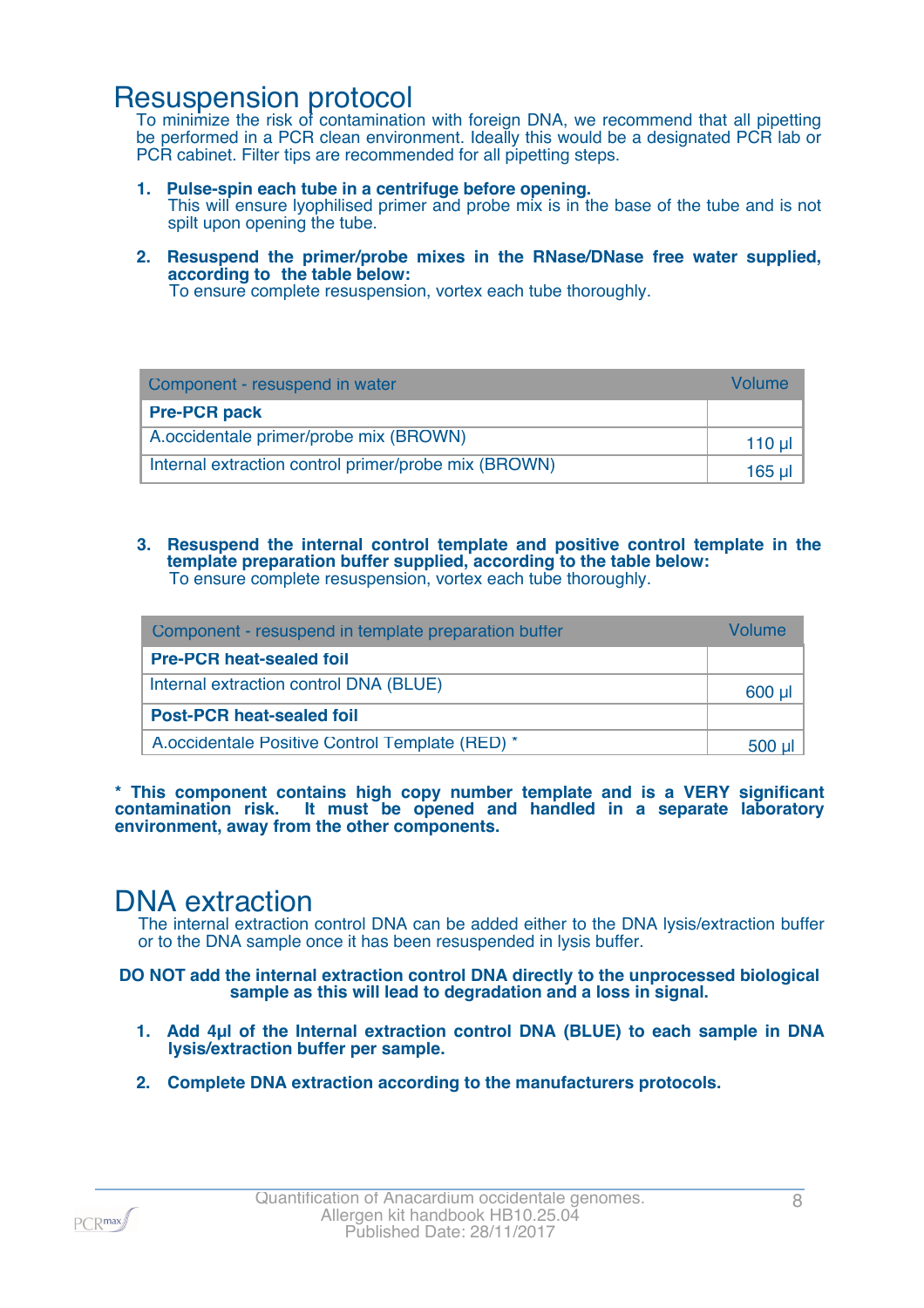# qPCR detection protocol

**1. For each DNA sample prepare a reaction mix according to the table below:** Include sufficient reactions for positive and negative controls.

| Component                                            | <b>Volume</b> |
|------------------------------------------------------|---------------|
| Lyophilised 2X qPCR Master Mix                       | $10 \mu$      |
| A.occidentale primer/probe mix (BROWN)               | 1 µI          |
| Internal extraction control primer/probe mix (BROWN) | 1 $\mu$       |
| RNase/DNase free water (WHITE)                       | $3 \mu$       |
| <b>Final Volume</b>                                  | 15 ul 1       |

- **2. Pipette 15µl of each mix into individual wells according to your qPCR experimental plate set up.**
- **3. Prepare DNA templates for each of your samples.**
- **4. Pipette 5µl of DNA template into each well, according to your experimental plate set up.** For negative control wells use 5µl of RNase/DNase free water. The final volume in

each well is 20µl.

#### **5. If a standard curve is included for quantitative analysis prepare a reaction mix according to the table below:**

| Component                              | <b>Volume</b> |
|----------------------------------------|---------------|
| Lyophilised 2X qPCR Master Mix         | $10 \mu$      |
| A.occidentale primer/probe mix (BROWN) | 1 ul 1        |
| RNase/DNase free water (WHITE)         | 4 ul 1        |
| <b>Final Volume</b>                    | 15 ul 1       |

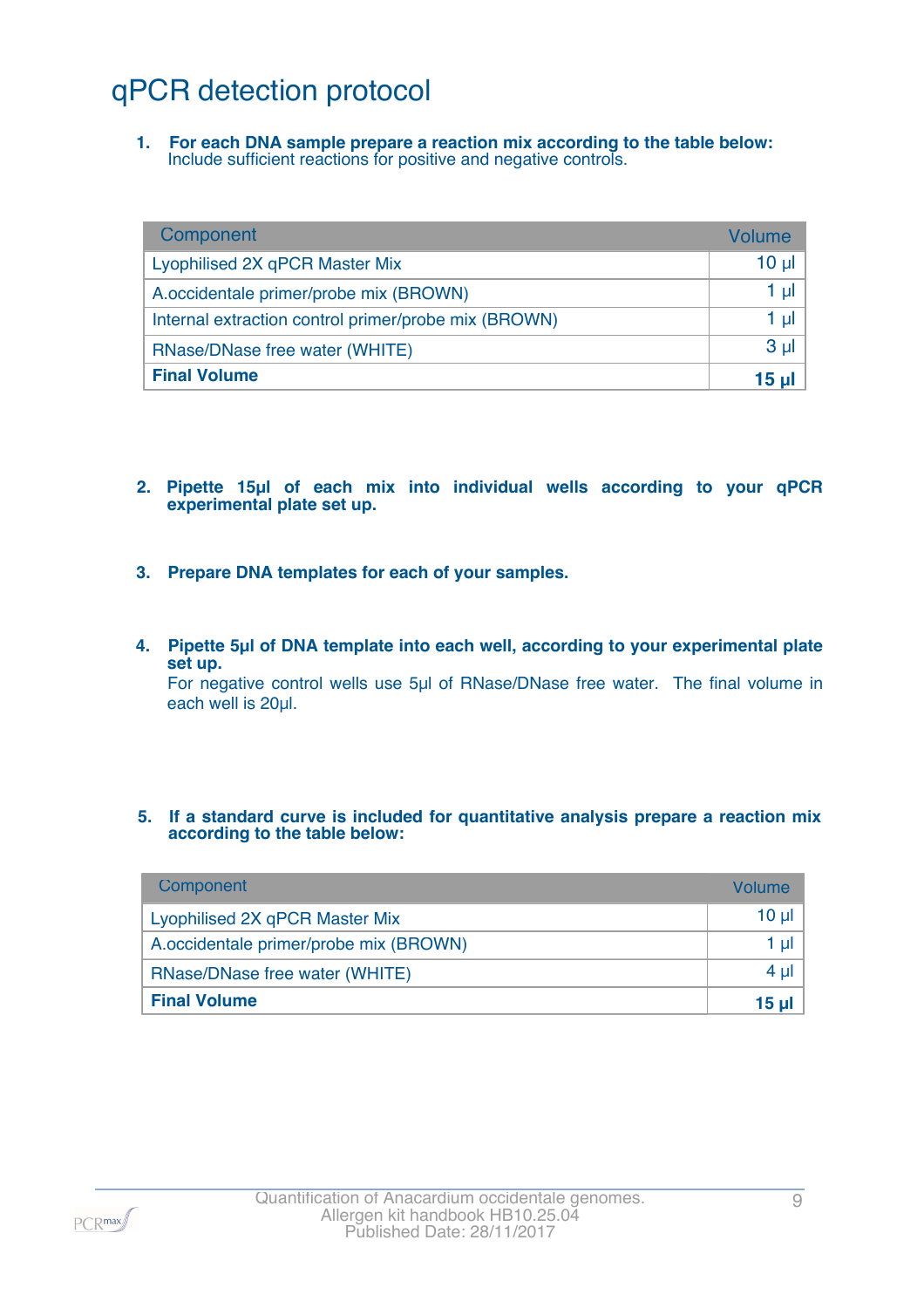#### **6. Preparation of standard curve dilution series.**

1) Pipette 90µl of template preparation buffer into 5 tubes and label 2-6

- 2) Pipette 10µl of Positive Control Template (RED) into tube 2
- 3) Vortex thoroughly
- 4) Change pipette tip and pipette 10µl from tube 2 into tube 3
- 5) Vortex thoroughly

Repeat steps 4 and 5 to complete the dilution series

| <b>Standard Curve</b>         | <b>Copy Number</b>     |
|-------------------------------|------------------------|
| Tube 1 Positive control (RED) | $2 \times 10^5$ per µl |
| Tube 2                        | $2 \times 10^4$ per µl |
| Tube 3                        | $2 \times 10^3$ per µl |
| Tube 4                        | $2 \times 10^2$ per µl |
| Tube 5                        | $20$ per $\mu$         |
| Tube 6                        | 2 per µl               |

**7. Pipette 5µl of standard template into each well for the standard curve according to your experimental plate set up.** The final volume in each well is 20µl.

# qPCR amplification protocol

Amplification conditions using Lyophilised 2X qPCR Master Mix

|             | <b>Step</b>              | <b>Time</b>     | <b>Temp</b> |
|-------------|--------------------------|-----------------|-------------|
|             | Enzyme activation        | 2 min           | 95 °C       |
| Cycling x50 | Denaturation             | 10 <sub>s</sub> | 95 °C       |
|             | <b>DATA COLLECTION *</b> | 60 <sub>s</sub> | 60 °C       |

\* Fluorogenic data should be collected during this step through the FAM and VIC channels